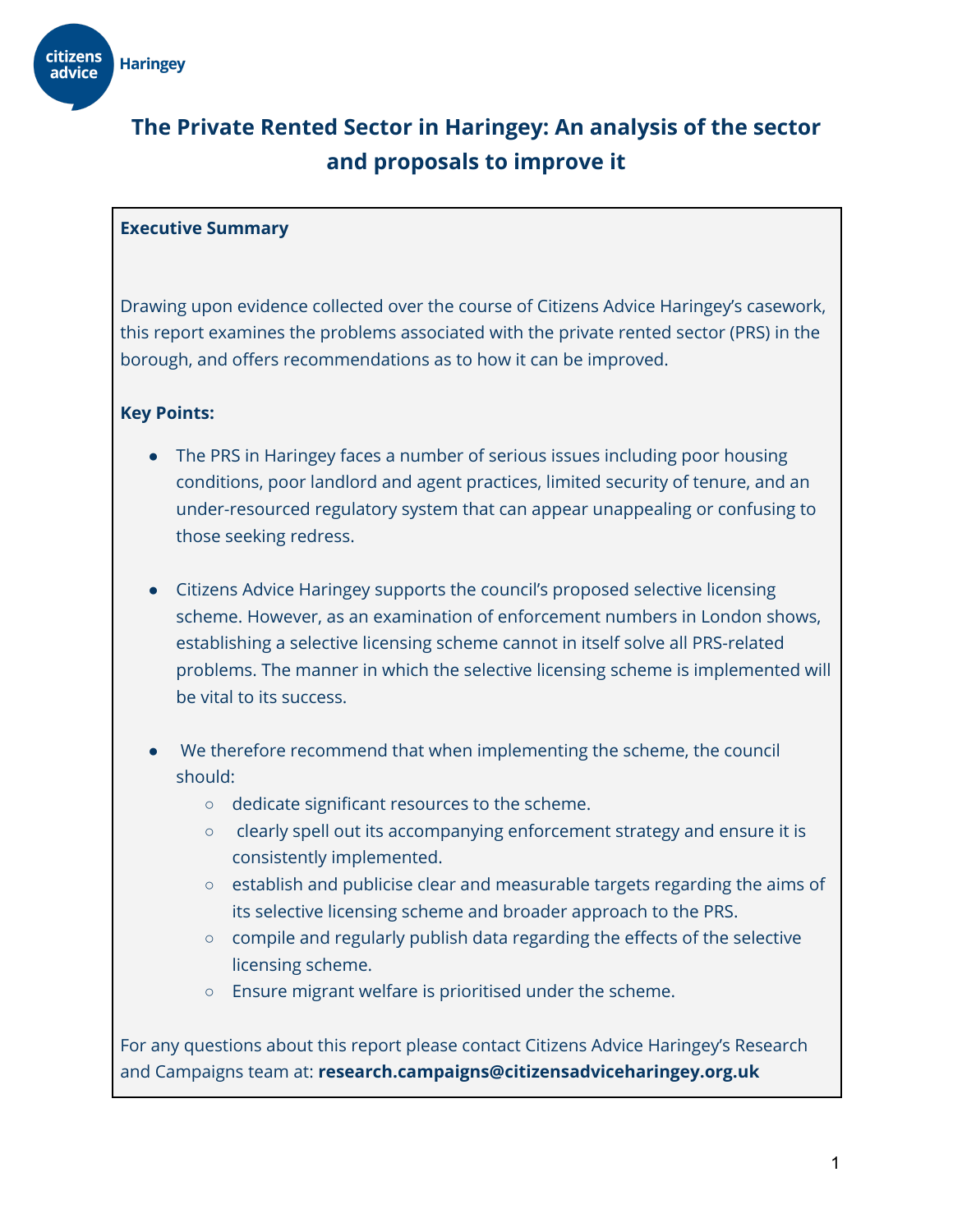

## **1. The Private Rented Sector in England**

A range of problems beset the PRS in England, and many of these have been exacerbated by the coronavirus pandemic. The most prominent problems include:

- **Poor housing conditions.** The English [Housing](https://assets.publishing.service.gov.uk/government/uploads/system/uploads/attachment_data/file/945013/2019-20_EHS_Headline_Report.pdf) Survey 2019-20 found that 23% of privately rented homes are 'not decent', and a [Yougov](https://assets.ctfassets.net/6sxvmndnpn0s/3R0HmOiANKhLWP5y5XCrz9/1c13d81c0d37af0090e741783af997c1/Time_for_Change_-_Making_Renting_Fairer_for_Private_Renters.pdf) survey commissioned by Shelter found that in the year preceding September 2019, 69% of private renters in England experienced disrepair or poor housing conditions. Among the most common issues were mould, damp, boiler disrepair, plumbing issues and poor insulation. These problems can pose health risks, with 9% of renters saying that their health had been adversely affected by their living conditions, and 8% of privately renting parents saying that their children's health had been adversely affected. Landlords can be uncooperative when asked to carry out repairs. [Citizens](https://www.citizensadvice.org.uk/Global/CitizensAdvice/Housing%20Publications/Getting%20the%20House%20in%20Order.pdf) Advice [research](https://www.citizensadvice.org.uk/Global/CitizensAdvice/Housing%20Publications/Getting%20the%20House%20in%20Order.pdf) found that 19% of renters who encountered disrepairs had to wait an unreasonable amount of time before their landlord carried out repairs, while a quarter were forced to spend money carrying out the repair themselves.
- **● Poor landlord and agent practices.** The Yougov survey cited above found that large numbers of renters reported being subjected to poor practices from their landlords and letting agents, including:
	- Landlords/agents entering renters' homes without prior notice.
	- Landlords/agents or their representatives speaking and writing to renters in a rude, threatening or unfriendly way.
	- Landlords/agents or their representatives threatening, harassing and assaulting renters, and subjecting renters to sexual harassment and unwanted attention.
	- Landlords/agents unfairly holding on to tenancy/damage deposits, and failing to place deposits with approved government protection schemes.
	- Landlords/agents stealing and damaging renters' property.
	- Landlords/agents cutting off renters' water, gas and electricity for no good reason.
	- Landlords/agents or their representatives subjecting renters to discrimination on the basis of renters' race, nationality, gender, sexual orientation, age and disability.
	- Illegal evictions.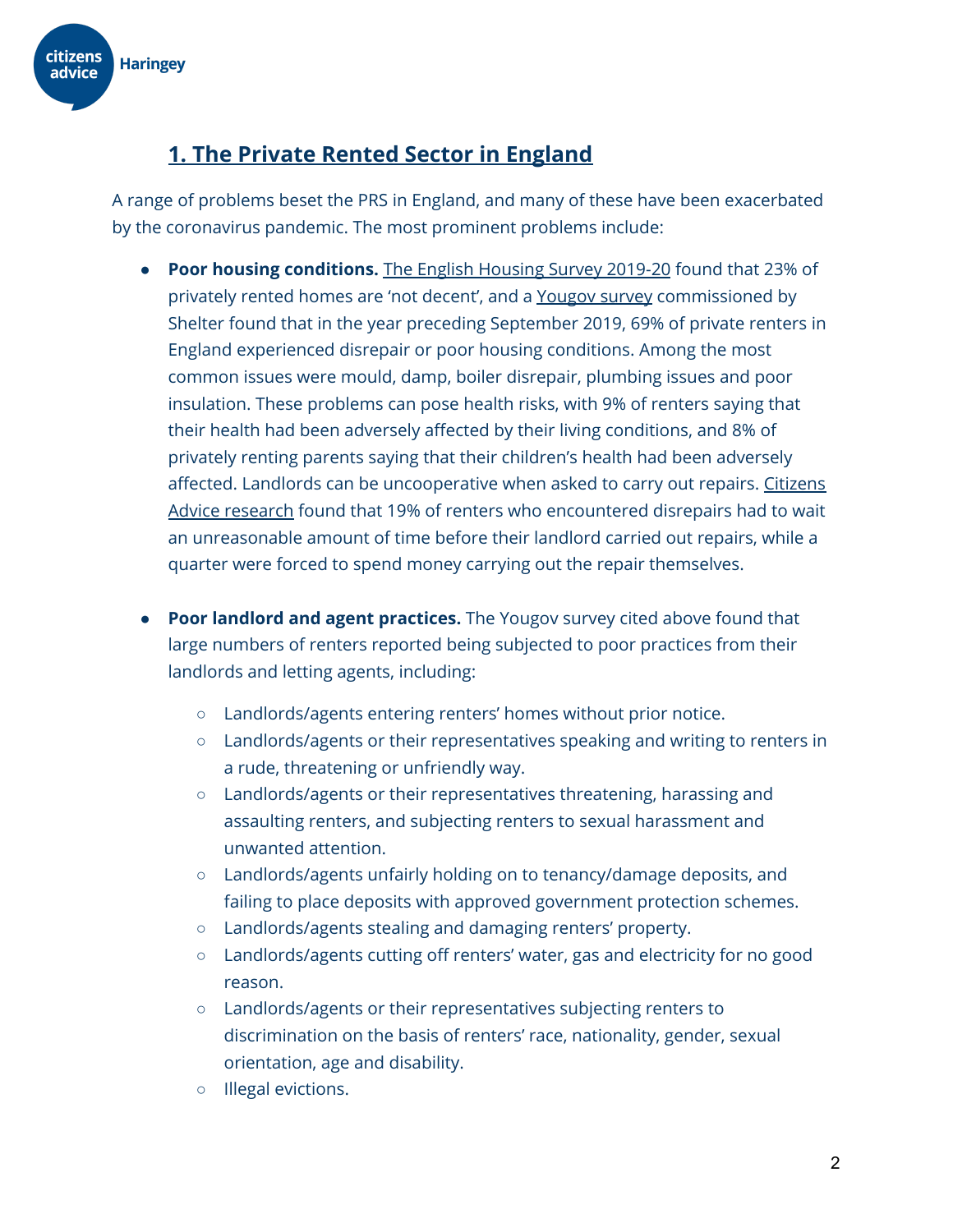

#### **● Limited security of tenure**

- **○** Section 21 of the Housing Act 1988 allows landlords to serve an assured shorthold tenant with an eviction notice for no reason. The threat of these 'no fault' evictions exacerbates the problems outlined above, as tenants who complain to their landlord run the risk of losing their home as a result.
- **○** Section 8 of the Housing Act 1988 allows landlords to serve a tenant with an eviction notice for a variety of reasons, the most common of which is rent arrears. Nationwide, the coronavirus pandemic has reduced incomes for many people, causing them to fall behind on a [variety](https://www.citizensadvice.org.uk/Global/CitizensAdvice/Debt%20and%20Money%20Publications/Lockdown%20debts.pdf) of bills including rent.
- **○** Legislation enacted in response to the coronavirus pandemic temporarily strengthened renters' security of tenure, by extending the notice period for possession actions and banning bailiff-enforced evictions. However, the ban on bailiff-enforced evictions expired on 31 May 2021, and it is unclear how long extensions to notice periods will remain in place. The government's promised Renter's Reform Bill (which is likely to propose abolishing Section 21 evictions) will not be outlined until autumn 2021.
- **● A patchy, under-resourced regulatory system that can appear unappealing or confusing to those seeking redress.** In England, the PRS lacks both a national landlord register and a national regulator.
	- The absence of a national regulator for the PRS means that the regulation and enforcement of private housing standards is mostly delegated to local authorities. Councils have been forced to carry out significant budget cuts as a result of the reduction in central government funding since 2010. Between 2009/10 and 2019/20, local authority spending on the regulation and regeneration of private sector housing in England fell by 70% per [person.](https://ifs.org.uk/uploads/English-local-government-funding-trends-and-challenges-in-2019-and-beyond-IFS-Report-166.pdf) At a time when private renting has increased dramatically in many parts of the country (including Haringey), local authorities have been forced to cut the number of staff dedicated to both tenancy relations and the inspection and enforcement of PRS standards. This shifts the burden of action to secure improved PRS standards to tenants, who are often uninformed regarding their rights, or who fear retaliatory eviction by their landlord.
	- $\circ$  The absence of a national landlord register in England means that data about the quantity and quality of landlords is patchy, limiting prospective renters'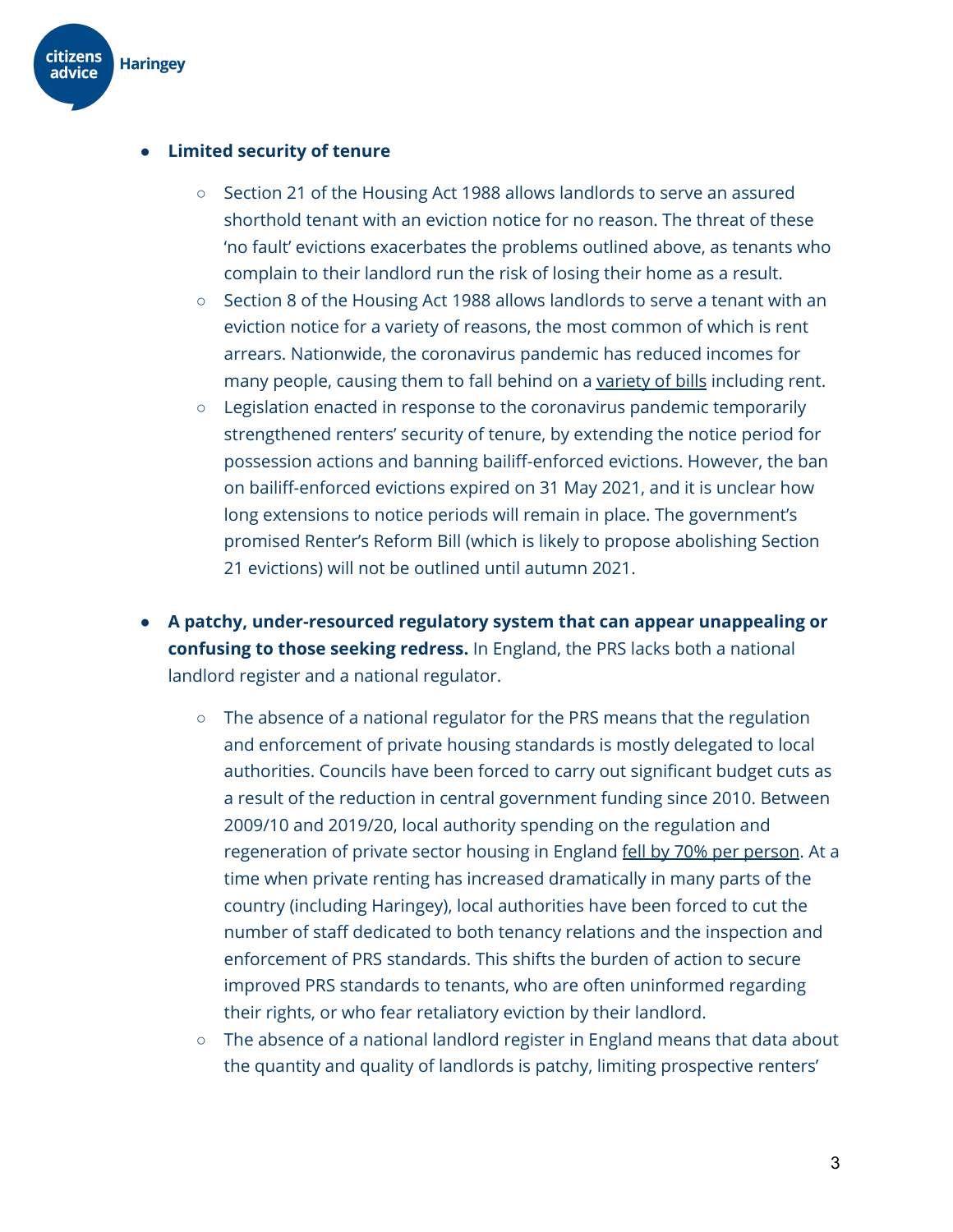

capacity to make informed decisions about their housing situation, and restricting councils' knowledge about the state of their borough's PRS.

### **2. The Private Rented Sector in Haringey**

The PRS supplies much of Haringey's housing. In [2019](https://www.haringey.gov.uk/sites/haringeygovuk/files/evidence_report_for_consultation_final.pdf) private rented housing comprised 40% of all residential dwellings in the borough, outstripping owner-occupied (32%) and social housing (28%). Data from the Office for National Statistics shows that Haringey's private renter population is among the largest in London (see Table 2 below). Most of the problems outlined in Section 1 are present in Haringey. Table 1 shows the prevalence of housing related issues dealt with by Citizens Advice in Haringey in 2018-19, 2019-20 and 2020/21. In order to highlight the effects of the coronavirus pandemic, the start date for each year is 23 March (the date when the first national lockdown began in 2020).

| <b>Issue</b>                   | 23/03/18 - 23/03/19 | 23/03/19 - 23/03/20 | 23/03/20 - 23/03/21 |
|--------------------------------|---------------------|---------------------|---------------------|
| Anti-social behaviour          | $\overline{7}$      | 6                   | 21                  |
| Fitness for human habitation   | $\overline{0}$      | $\overline{7}$      | 14                  |
| Harassment by landlord         | 13                  | 5                   | 45                  |
| Illegal eviction               | $\overline{4}$      | 10                  | 38                  |
| Other                          | 77                  | 71                  | 210                 |
| Possession Action / eviction   | 109                 | 78                  | 118                 |
| Letting agent problems         | 17                  | 5                   | 25                  |
| Rents / charges / rent arrears | 116                 | 94                  | 157                 |
| Repairs / maintenance          | 38                  | 27                  | 107                 |
| Security of tenure             | 8                   | $\overline{4}$      | 14                  |
| Suitability of Accommodation   | 15                  | 10                  | 52                  |
| Deposits / rent in advance     | 39                  | 33                  | 44                  |
| <b>Total</b>                   | 443                 | 350                 | 845                 |

| Table 1. Number of housing-related issues dealt with by Citizens Advice in Haringey, 2018-19 - |  |
|------------------------------------------------------------------------------------------------|--|
| 2020-21                                                                                        |  |

Source: Citizens Advice data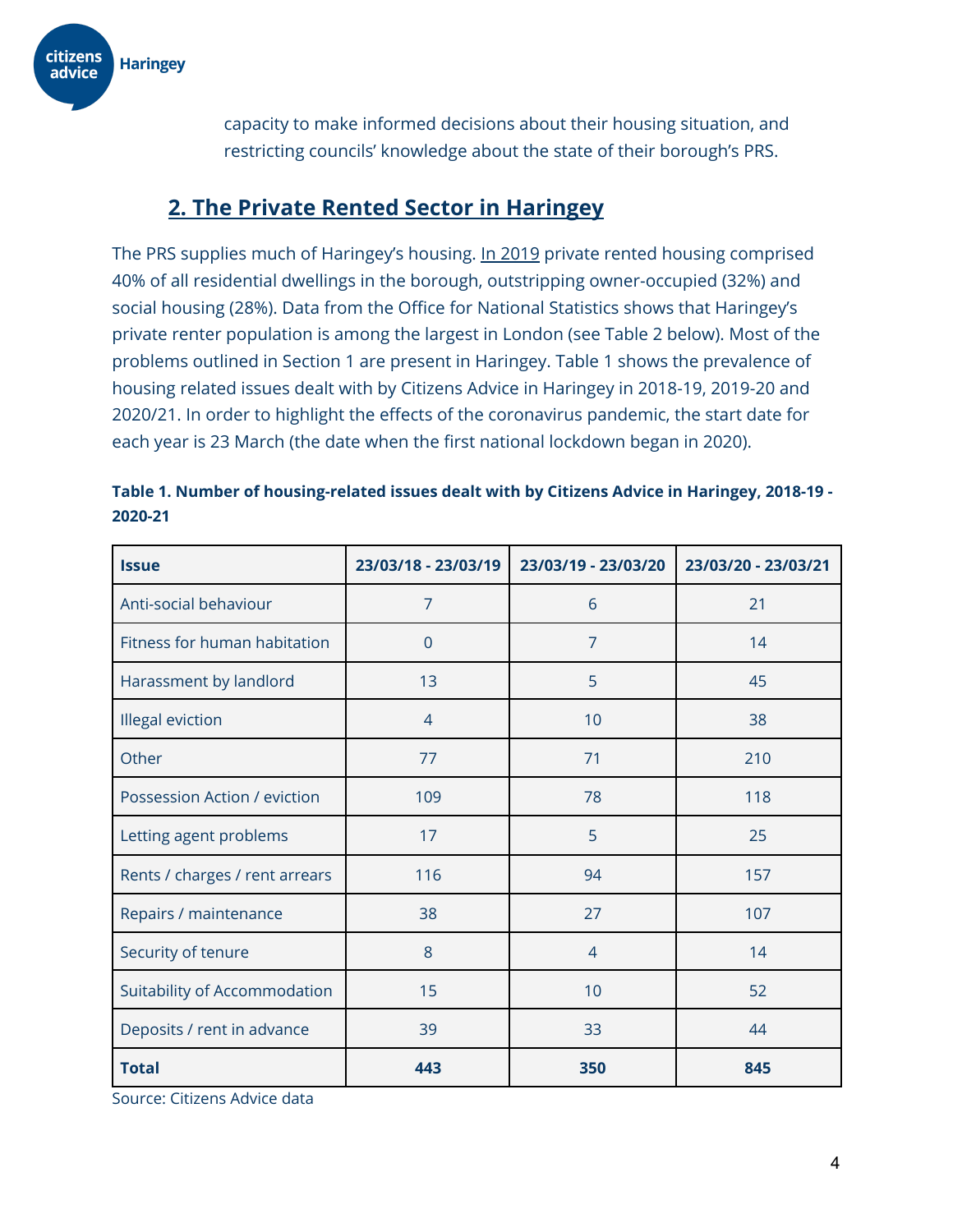

In the two years before the pandemic, four issues dominated Citizens Advice Haringey's work in Haringey: possession action, rent, disrepair and issues related to tenancy deposits. In 2020/21, there were sharp increases in almost all housing-related issue numbers, with especially significant jumps in issues related to disrepair (see Case Study 1), rent, landlord harassment, illegal eviction and suitability of accommodation.

This increase in issue numbers is partly due to the success of Citizens Advice Haringey's Lottery funded housing project, run alongside Pro-Bono Community. Established in October 2020, the project encouraged renters aged under 35 to approach Citizens Advice Haringey with their housing-related problems. The other factor contributing to increased issue numbers has been the coronavirus pandemic (see Case Study 2). Widespread layoffs and furloughing have shrunk many renters' incomes, leading to a buildup of rent arrears. Despite legislation banning bailiff-enforced evictions and extending the notice periods for possession actions, the threat of both legal and illegal evictions has continued to concern Haringey's renters, while landlord harassment has increased sharply. Meanwhile lockdown measures and the rise in home working have increased the time renters and their children have spent at home. As a result, renters have been less willing to tolerate issues such as anti-social behaviour and disrepair.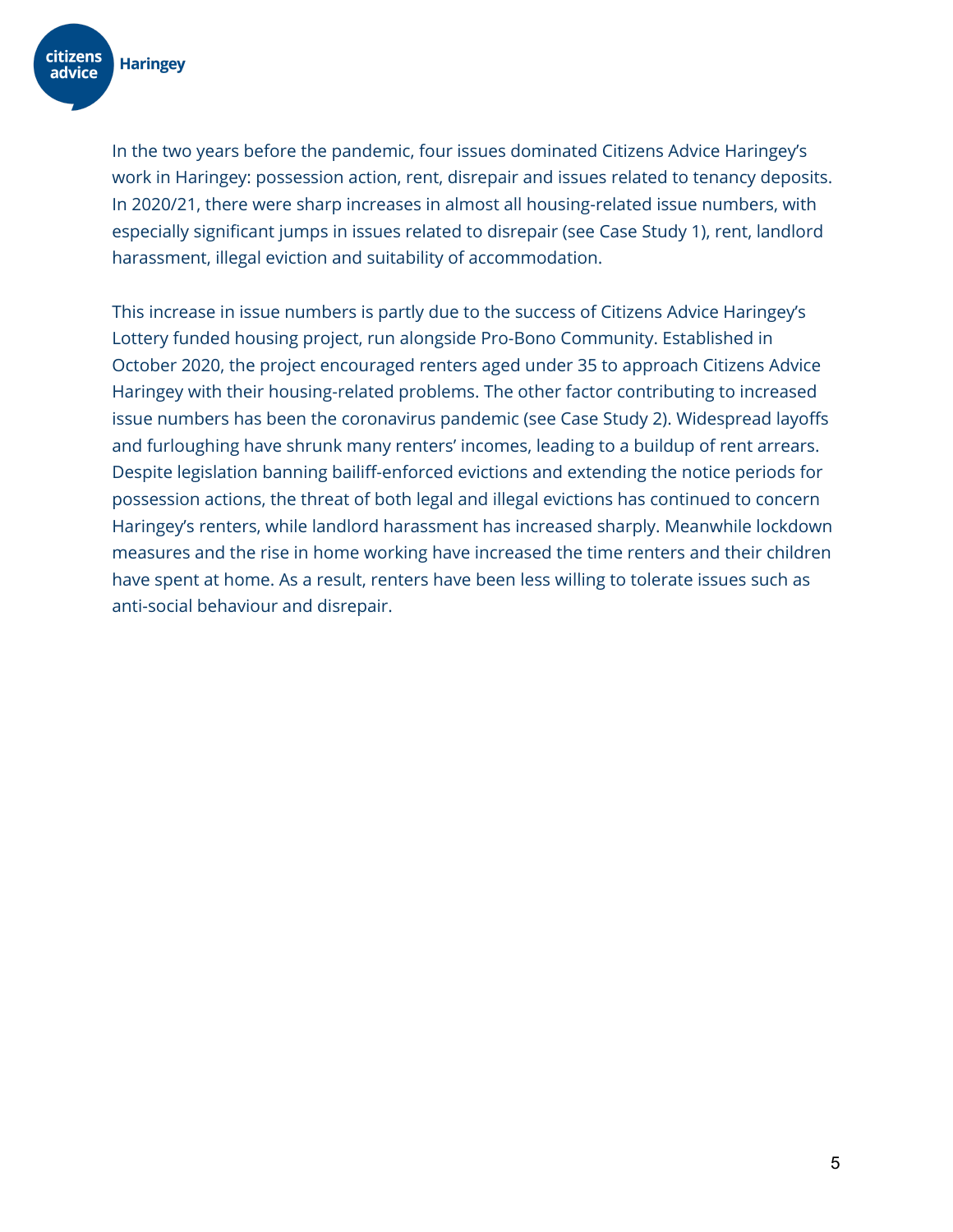

#### **Case Study 1**

*A 31 year old woman approached Citizens Advice Haringey regarding landlord harassment and her wish to make a homelessness application. The client is a mother of an eight-month-old baby. She is living in a one bedroom property, is in receipt of Universal Credit, and has never been in rent arrears. The client has had problems with pests and wastewater coming into the property through cracks in the ceiling. The wastewater leaks have caused damp walls and damaged the client's belongings. The client has photo and video evidence of the damage, but the landlord has been unwilling to make repairs.*

*The landlord had agreed to give the client a notice letter to leave the property because the property was unsuitable for the client and her baby. The client needed the notice letter in order for the council to rehouse her.*

*However, the landlord then refused to provide the notice letter, as a result of her fear that she will be unable to find a new tenant and so will lose rental income. The landlord is demanding to be paid £2000 by the client's sister, her guarantor. In addition, the landlord has subjected the client and her sister to threatening messages. The client has reported this harassment to the police, who advised her she can only take civil action.*

#### **Conclusion**

This case highlights a typical case of disrepair in the PRS, and illustrates why tenants are often reluctant to seek redress - they risk retaliation from landlords via eviction or, as in this case, harassment and attempts to prevent the tenant from moving to a new home.

#### **Case Study 2**

*A female tenant contacted Citizens Advice Haringey in April 2020 regarding issues with her HMO. The client had recently moved into a registered HMO property licensed for nine occupants. There are currently ten tenants in total, including four couples. Before moving in, the client was shown the property via video viewing due to covid restrictions. The client's tenancy agreement states the landlord's agency will be responsible for discretionary cleaning of the communal area.*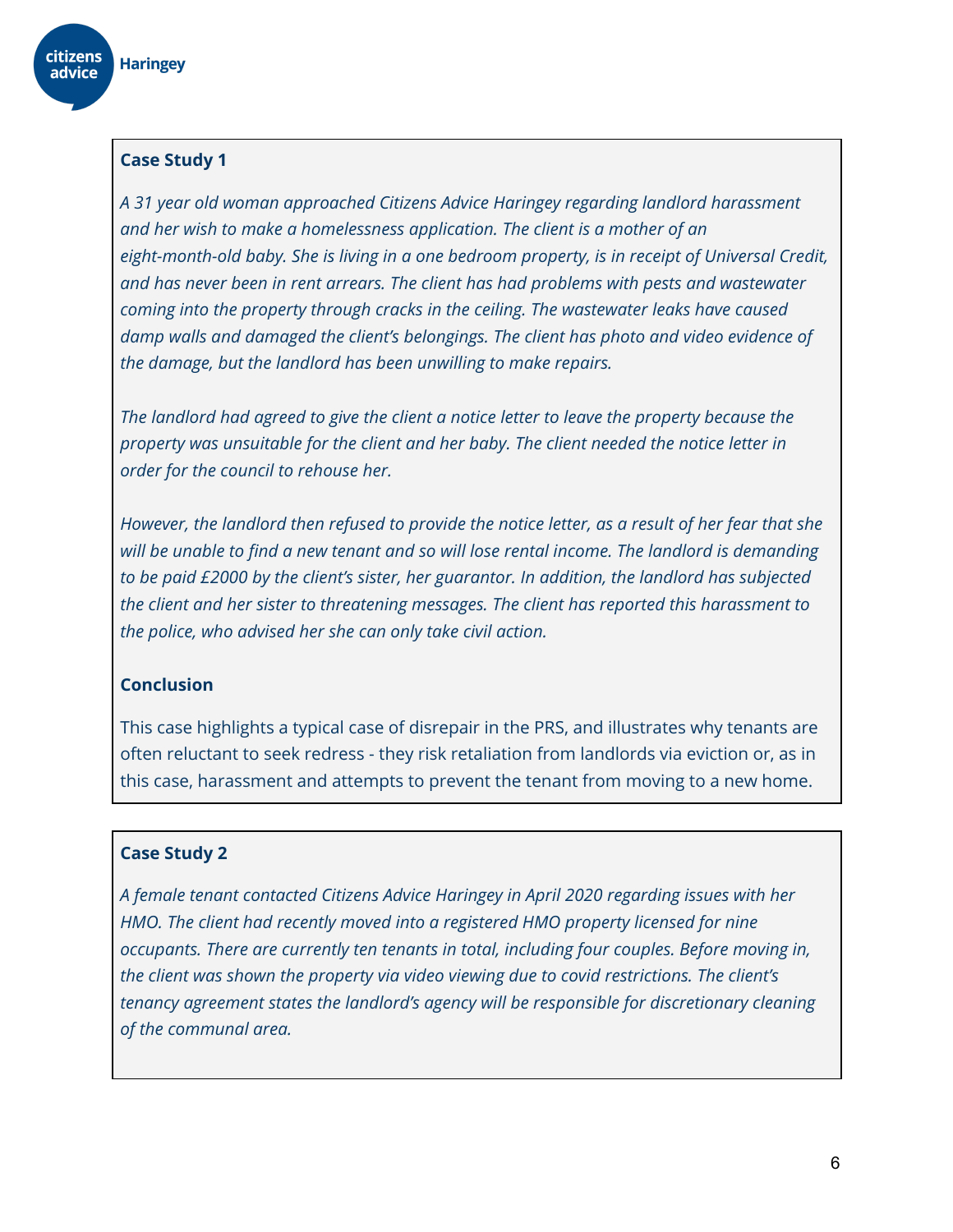citizens

advice

*The communal areas were dirty when the client moved in, and cleaners have not attended the property since the client moved in. The client was told that cleaners could not come due to pandemic restrictions. The client has also discovered a leak in her ceiling, which resulted in damp and mould appearing in her bedroom. Again, the landlord claimed that repairs were not possible due to the pandemic restrictions. The client has been suffering from respiratory problems due to the mould. When she complained about this to her landlord, the client was told to keep her window open at night, despite the cold.*

*In July 2020 the same client approached Citizens Advice Haringey again. The client had been on furlough and was facing imminent redundancy as a result of the lockdown. The client therefore wished to move to cheaper housing. The landlord cited a clause in the tenancy agreement to stop the client from ending the tenancy. The client believed she could move out prior to November 2020, before the clause came into force, and expressed concern about the lack of information that was given to her at the beginning of the Assured Shorthold Tenancy.*

#### **Conclusion**

This case demonstrates how the pandemic restrictions could exacerbate disrepair and maintenance problems in the PRS. It also shows how uncertainty regarding tenancy agreements can complicate the process of moving house.

### **3. Improving the Private Rented Sector in Haringey**

**How can standards in Haringey's PRS be improved?** As research by [Citizens](https://www.citizensadvice.org.uk/Global/CitizensAdvice/Housing%20Publications/Getting%20the%20House%20in%20Order.pdf) Advice and [Shelter](https://assets.ctfassets.net/6sxvmndnpn0s/3R0HmOiANKhLWP5y5XCrz9/1c13d81c0d37af0090e741783af997c1/Time_for_Change_-_Making_Renting_Fairer_for_Private_Renters.pdf) has argued, central government must lead efforts to improve the PRS in England. Action by local authorities and third sector organisations will not be sufficient: Acts of Parliament will be essential to any attempts to comprehensively reform the PRS. Citizens Advice is keenly aware of the pressure that has been placed on Haringey Council as a result of cuts to central funding since 2010, and this report does not claim that the local authority is capable of providing a panacea for all PRS-related issues. However, national reforms to the PRS are beyond the scope of this report, and as this section will show, there are measures that local authorities can take to improve conditions in the local PRS.

One such measure is to broaden the scope of the local landlord licensing scheme so that more private landlords are required to obtain a license in order to let their property. This is the strategy that has been pursued by Haringey Council in recent years. In May 2019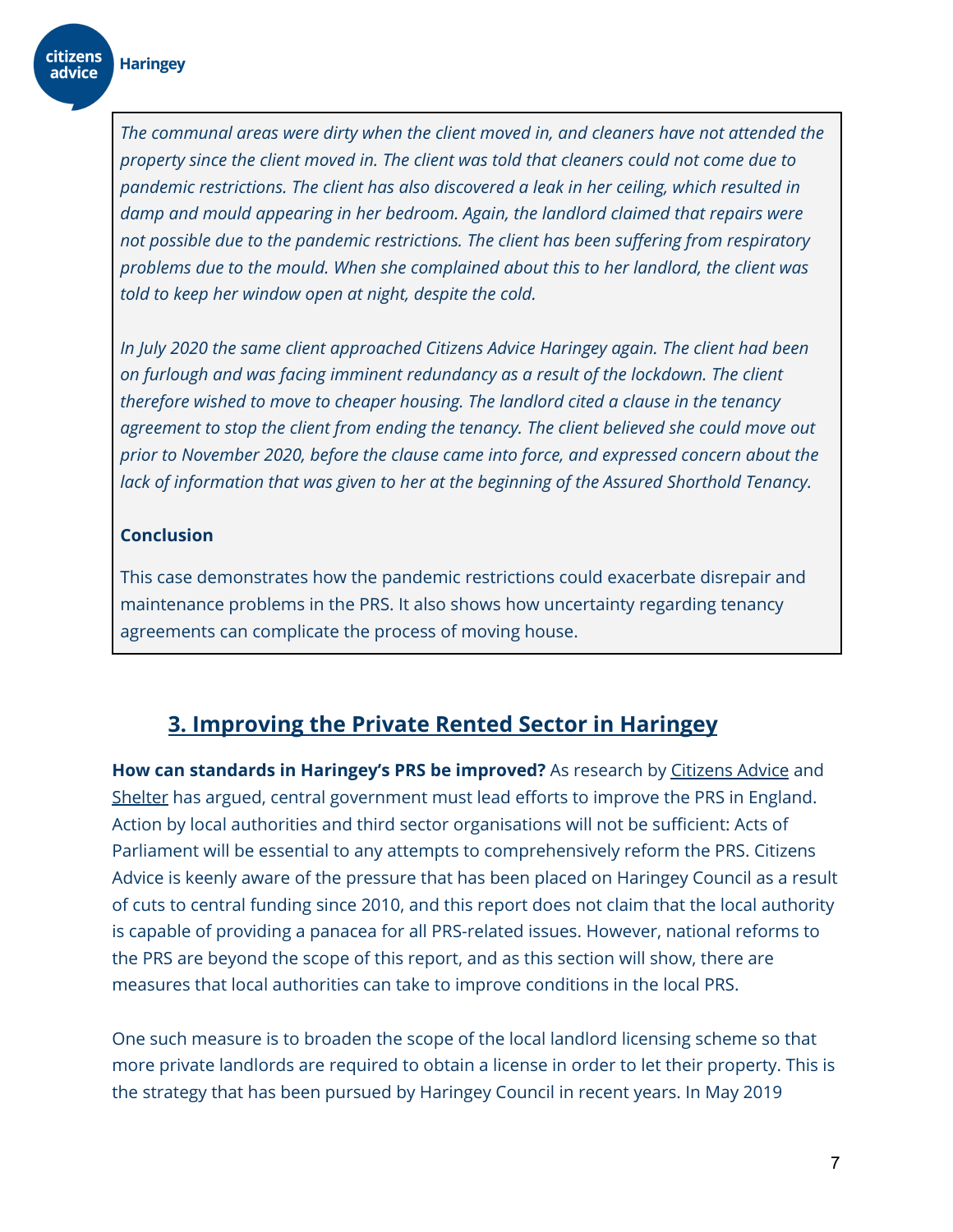**citizens** 

advice

Haringey introduced an additional licensing scheme which requires all landlords seeking to let a house in multiple occupation (HMO) to first obtain a license. Haringey is also currently seeking to implement a selective licensing scheme, which would require all private landlords in 14 of the borough's 19 wards to obtain a license in order to let their dwelling. The potential benefits of the proposed scheme are summarised in the [Evidence](https://www.haringey.gov.uk/sites/haringeygovuk/files/evidence_report_for_consultation_final.pdf) Report. As the government's 2019 Independent Review of the Use and [Effectiveness](https://assets.publishing.service.gov.uk/government/uploads/system/uploads/attachment_data/file/833217/Selective_Licensing_Review_2019.pdf) of Selective [Licensing](https://assets.publishing.service.gov.uk/government/uploads/system/uploads/attachment_data/file/833217/Selective_Licensing_Review_2019.pdf) made clear, these schemes can improve standards in the PRS for the following reasons:

- Selective licensing schemes result in inspections of more properties, which leads to more enforcement action and builds local authority knowledge about the PRS.
- Selective licensing schemes clearly define PRS-related offences for licensed landlords, which simplifies enforcement. This clear guidance also helps landlords to understand their responsibilities.
- Selective licensing schemes offer tenants an uncomplicated means by which to identify and seek enforcement against unlicensed landlords. Where a landlord is intentionally operating without a licence it is highly likely the inspection process will uncover further offences.
- There is no 24-hour notice requirement for access before an inspection for licensing purposes. This is particularly important where rogue landlords are operating.
- Income from the licensing scheme will enable the council to employ new staff with PRS-related expertise.

Citizens Advice Haringey strongly supports Haringey Council's efforts to broaden its landlord licensing scheme, via both the additional and proposed selective licensing schemes. However, an examination of local authority enforcement statistics in London shows that while a selective licensing scheme could enable more action to regulate the PRS, it should not be seen as sufficient by itself as a means of improving standards.

Table 2 underscores the need for increased enforcement action in Haringey. Based on Freedom of Information requests made by [Generation](https://www.generationrent.org/three_quarters_of_tenants_in_unsafe_homes_go_unprotected) Rent, it shows the number of enforcement actions taken by each local authority in London in 2018-19 (for a more comprehensive set of statistics covering the years 2017-18 to 2019-20, consult the raw [data](https://docs.google.com/spreadsheets/d/1pYHBOJNP5-AVACjXZlJjit99zXouEtowuCSQlKd5gSU/edit#gid=1132470152) provided by Generation Rent). The data shows that despite its large population of private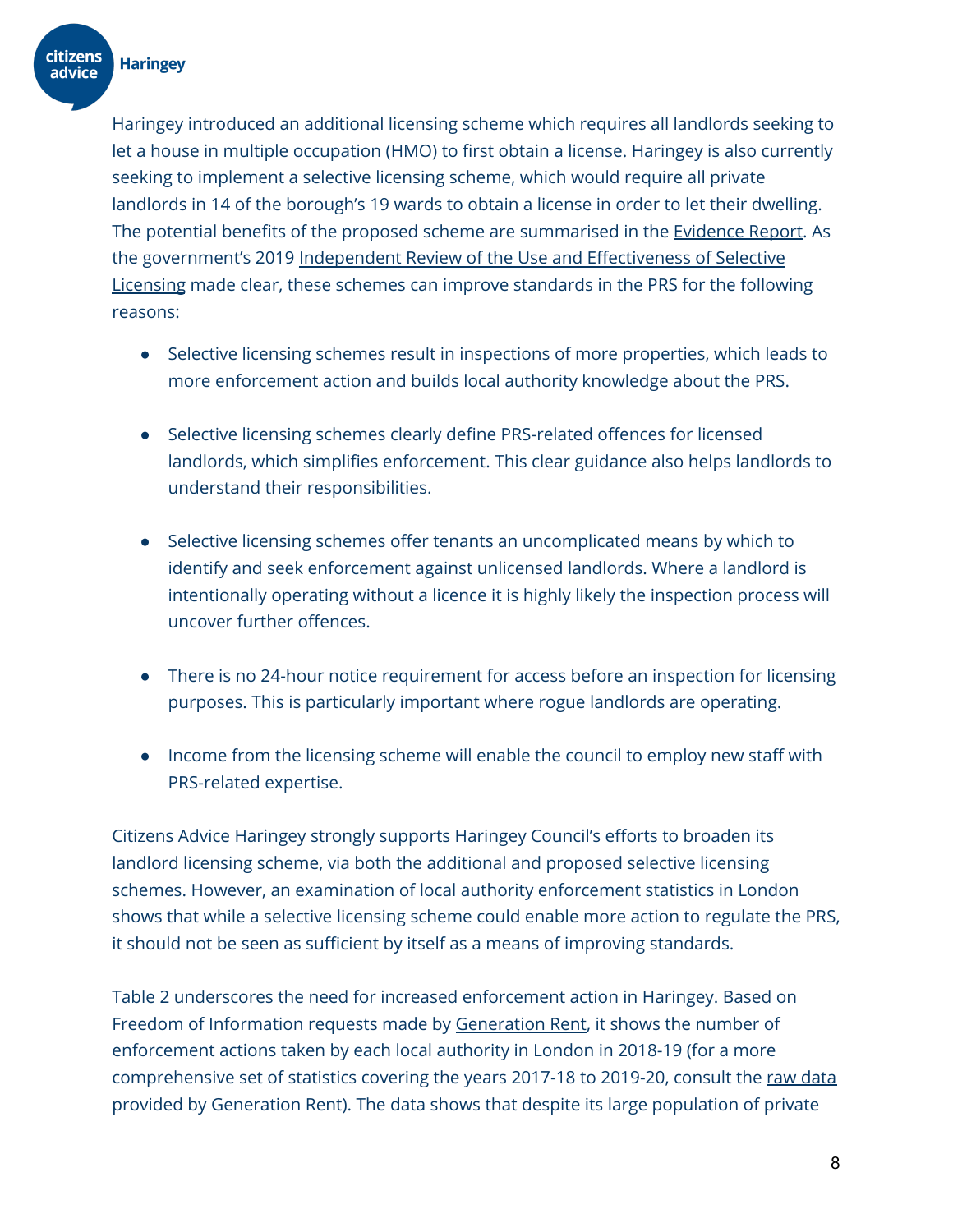

renters, Haringey council rarely engages in actions to enforce standards in the private rented sector. Haringey is not unique in this respect: the numbers of improvement notices it issued and prosecutions it successfully served are close to the London average. However, this is not true with regard to civil penalties: since adopting civil penalty powers in February 2019, Haringey has yet to issue a single notice of intent relating to civil penalties for housing offences, while London councils issued an average of 31 such notices in the year 2018-19. Haringey council likewise issued no rent repayment orders in 2019-20 and 2018-19. Moreover, Haringey's enforcement figures lag far behind a number of local authorities including Brent, Camden and Newham. What explains this disparity, and does it offer an insight into the efficacy of selective licensing schemes?

As would be expected, Table 2 suggests that more comprehensive licensing schemes can contribute to higher enforcement numbers. Councils which have neither additional nor selective schemes typically engage in few enforcement actions. This is true even in boroughs like Westminster, Wandsworth and Lambeth, which have large private renter populations. By contrast those councils with high enforcement numbers, such as Newham and Brent, typically operate additional or selective schemes, or both types of scheme simultaneously.

However, it is also clear that more comprehensive licensing schemes do not, on their own, result in higher levels of enforcement. A number of councils, including Hackney and Hammersmith and Fulham, report average or low levels of enforcement despite operating additional and selective schemes. Haringey's enforcement numbers in 2019-20, which were lower than in 2018-19, suggest that the adoption of an additional licensing scheme in May 2019 has not yet led to increased levels of enforcement by the council. In addition, Croydon - which only operates the mandatory HMO licensing scheme - issues many improvement notices, while Camden - which operates an additional licensing scheme but no selective licensing scheme - utilises all forms of enforcement frequently.

#### **Energy efficiency regulation in the Private Rented Sector**

Approximately a third of Haringey residents live in the private rented sector. The Haringey Housing Strategy 2017-2022, sets out an ambition to improve the quality of reliability of properties in the private rented sector, yet the energy efficiency of properties in Haringey remains a concern. Parts of the Borough including West Green and Bruce Grove also have a high proportion of Houses in Multiple Occupation (HMOs), with 10.2% of residents residing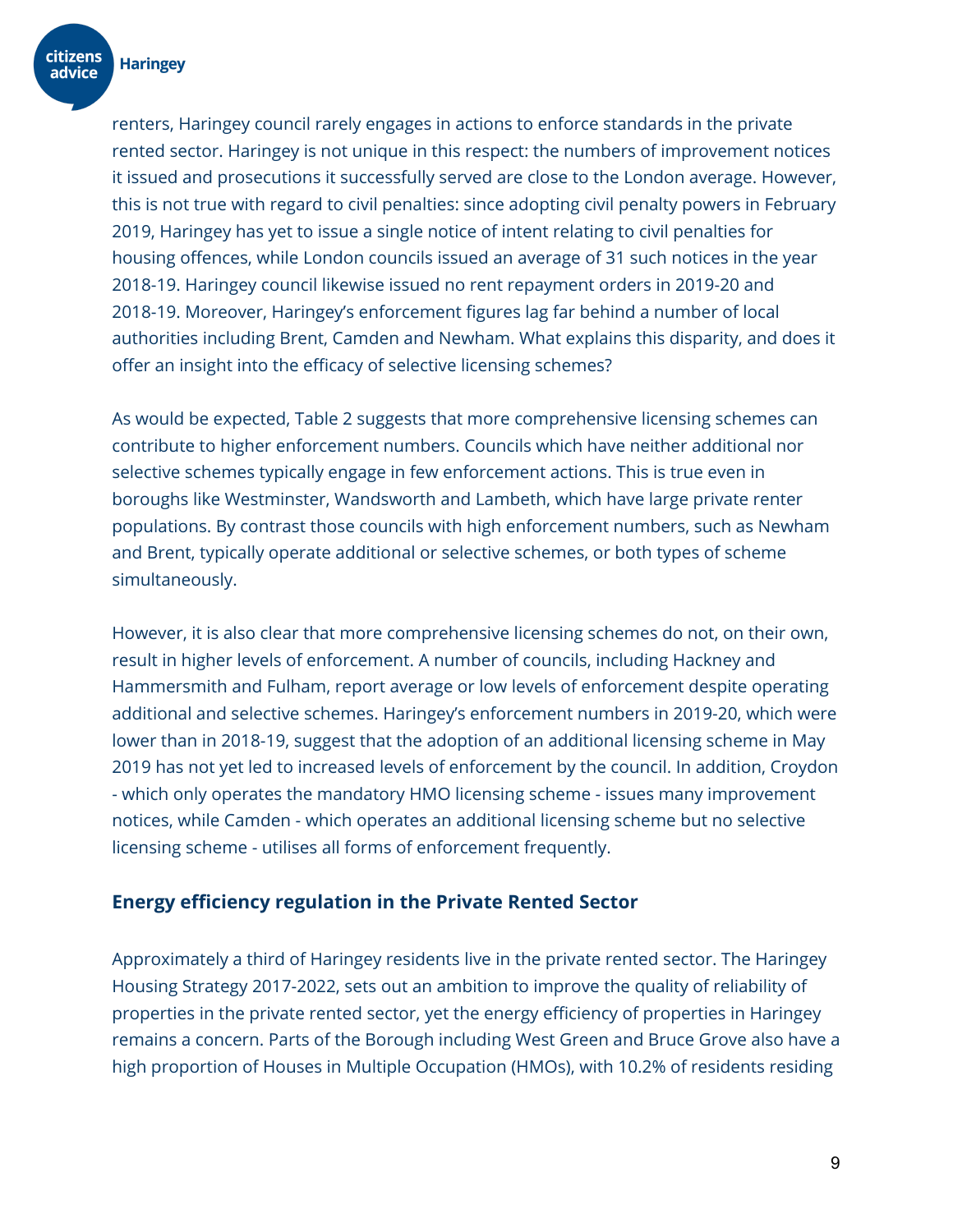

in this property type. $^{\rm 1}$  There are currently two policies which seek to improve the energy efficiency of a privately rented property.

All domestic landlords are required to comply with Minimum Energy Efficiency Standards (MEES). This means a landlord is unable to let or continue to let a property with an Energy Performance Certificate (EPC) below Band E. However, should it cost more than £3,500 to bring a property up to this standard, the landlord is able to register for an exemption which lasts for five years. There are a range of funding options available, including self-funded, local authority grants, Energy Company Obligation and Green Deal finance. The latter third-party forms of funding are not subject to a cost cap. $^2$ 

The Housing Act 2004, gives local authorities the power to take direct action against a landlord or building owner by undertaking a health and housing safety rating system (HHSRS) assessment. This is an evaluation tool used to determine risk of harm to the occupier(s) as a result of the dwelling.<sup>3</sup> The local authority can take action in a range of ways:

- **Improvement notice.** The property owner can undertake works at their own expense or, should the local authority take action without agreement, it is able to recover reasonable expenses with interest.
- **● Prohibition notice.** Prohibiting the use of part or all of the property.
- **● Hazard awareness notice.** For less serious risks but those which require some attention from the property owner.
- **● Emergency remedial action or emergency prohibition order.** Emergency enforcement for hazards which pose an immediate risk of harm.
- **● Demolition order.**
- **● Clearance order. 4**

<sup>&</sup>lt;sup>1</sup> Haringey Council (2017) 'Haringey's Housing Strategy [2017-2022](https://www.haringey.gov.uk/sites/haringeygovuk/files/housing_strategy_2017-2022.pdf)'.

<sup>&</sup>lt;sup>2</sup> Department for Business, Energy and Industrial Strategy (2020) ['Domestic](https://www.gov.uk/guidance/domestic-private-rented-property-minimum-energy-efficiency-standard-landlord-guidance) private rented property: [minimum](https://www.gov.uk/guidance/domestic-private-rented-property-minimum-energy-efficiency-standard-landlord-guidance) energy efficiency standard - landlord guidance'.

 $3$  Ministry of Housing, Communities and Local Government (2019) 'Local authority [enforcement](https://www.gov.uk/government/publications/local-authority-enforcement-powers-under-the-housing-act-2004) powers under the [Housing](https://www.gov.uk/government/publications/local-authority-enforcement-powers-under-the-housing-act-2004) Act 2004'.

<sup>&</sup>lt;sup>4</sup> Ministry of Housing, Communities and Local Government (2006) ['Housing](https://www.gov.uk/government/publications/housing-health-and-safety-rating-system-enforcement-guidance-housing-conditions) health and safety rating system (HHSRS) [enforcement](https://www.gov.uk/government/publications/housing-health-and-safety-rating-system-enforcement-guidance-housing-conditions) guidance: housing conditions'.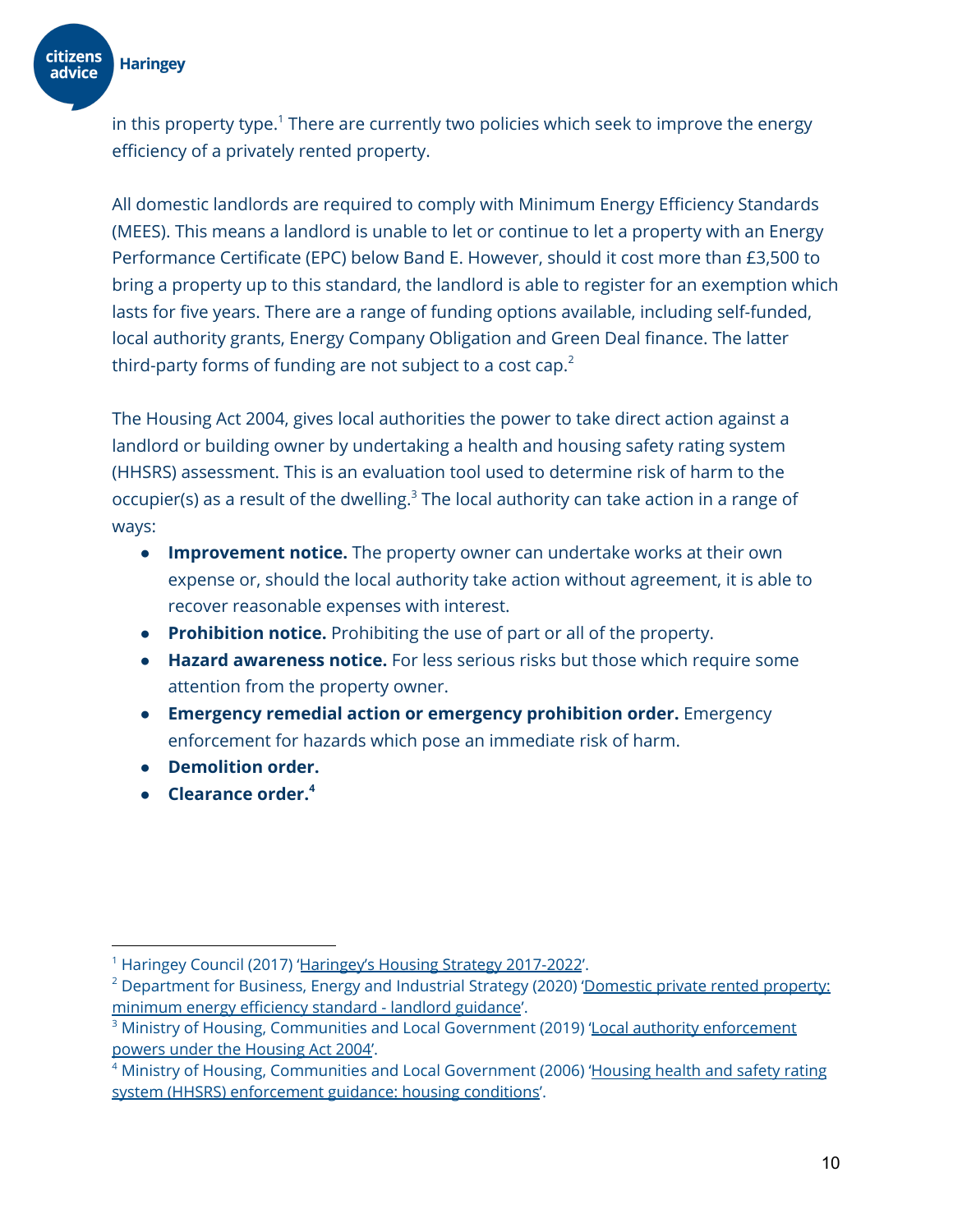

### **4. Recommendations**

A comparison of local authority enforcement statistics in London suggests that while more comprehensive licensing systems can facilitate an increase in enforcement, there are other important factors which contribute to higher enforcement numbers and improved standards in the PRS. We therefore offer the following recommendations as to how the selective licensing scheme can be implemented effectively, along with other proposals to improve the PRS in Haringey:

- **Citizens Advice Haringey supports Haringey Council's proposed selective licensing scheme. Haringey Council must dedicate significant resources to the scheme.** As noted by the [Independent](https://assets.publishing.service.gov.uk/government/uploads/system/uploads/attachment_data/file/833217/Selective_Licensing_Review_2019.pdf) Review, a poorly-resourced scheme may be ignored by many landlords and incapable of securing an increase in enforcement. New, skilled staff must be employed to carry out property inspections and enforcement actions. Citizens Advice therefore welcomes Haringey council's proposal to employ fifteen additional staff members to administer the selective licensing scheme, which would represent a marked improvement on the six field officers able to undertake enforcement work in 2020. There is a real danger that the costs of administering the scheme can be underestimated: the [Independent](https://assets.publishing.service.gov.uk/government/uploads/system/uploads/attachment_data/file/833217/Selective_Licensing_Review_2019.pdf) Review found that only 43% of local authorities with selective licensing schemes were able to fund their scheme through license fees alone.
- **● Haringey Council must clearly communicate to both landlords and tenants their rights and responsibilities under the selective licensing scheme.** Selective licensing will only be fully effective if both tenants and landlords are well-informed about the scheme. In this regard it is important to work with organisations, like Citizens Advice Haringey, who may be able to communicate the scheme effectively to residents.
- Councils have significant discretion regarding their enforcement strategy, regardless of their licensing regime. For instance, depending on the severity of the offence, they may opt to respond with informal actions or choose from a range of formal enforcement mechanisms. **This enforcement strategy must be clearly spelled out and consistently implemented.**
- **Haringey Council should establish and publicise clear and measurable targets regarding the aims of its selective licensing scheme and broader approach to**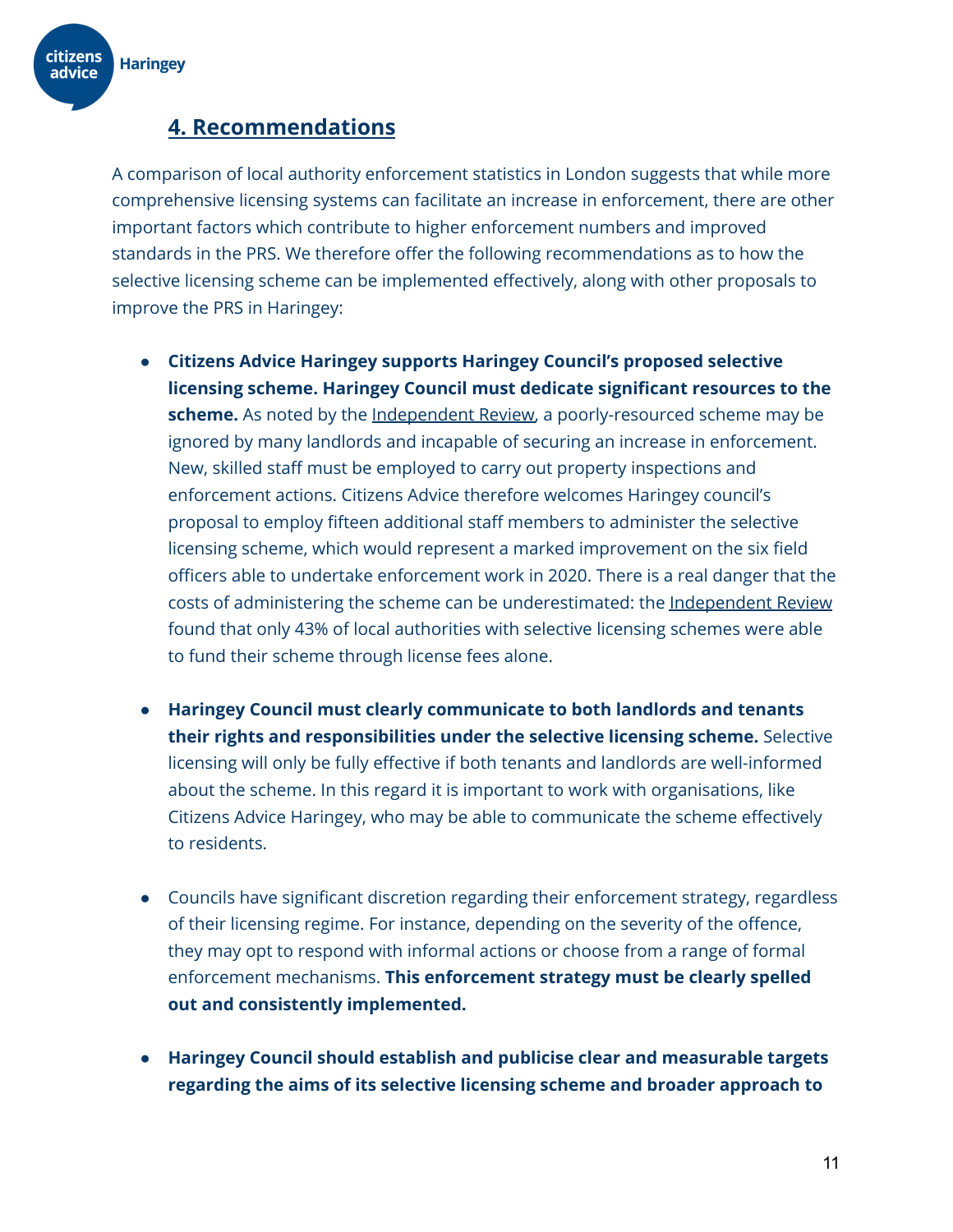

**the PRS.** For example, the [Independent](https://assets.publishing.service.gov.uk/government/uploads/system/uploads/attachment_data/file/833217/Selective_Licensing_Review_2019.pdf) Review (see p.27) quotes some of the targets adopted by other local authorities when implementing their selective licensing schemes.

- **Data regarding the effects of the selective licensing scheme should be compiled and published regularly.** This will allow Haringey residents and third sector organisations to assess the impact of the scheme. It will also enable the council to assess whether its targets are on course to be achieved, and by extension whether or not the current approach to implementing the scheme should be tweaked or overhauled. By regularly compiling and publicising data on the PRS, Haringey Council can gain a greater sense of whether its approach to enforcement is effective or in need of adjustment.
- **A commitment to comprehensive data compilation** and publication will also contribute to a better-informed discussion as the additional and selective licensing schemes approach their expiry dates. This will give the council a better understanding of whether or not it would be viable to expand the selective licensing scheme to encompass the five wards which will be excluded under current plans for the scheme.
- **Haringey council should ensure migrant welfare is prioritised when implementing its selective licensing scheme.** Research by **[Shelter](https://assets.ctfassets.net/6sxvmndnpn0s/3R0HmOiANKhLWP5y5XCrz9/1c13d81c0d37af0090e741783af997c1/Time_for_Change_-_Making_Renting_Fairer_for_Private_Renters.pdf)** (see pp.30-31) shows that selective licensing schemes can encourage collaboration between council PRS teams and immigration enforcement teams, with licensing-related property inspections leading to raids on tenants whose immigration status is unclear. Haringey Council's **[Evidence](https://www.haringey.gov.uk/sites/haringeygovuk/files/evidence_report_for_consultation_final.pdf) Report** advocates selective licensing on the grounds that it can encourage 'joint working' between the local authority and agencies including 'border control / immigration'. An approach to selective licensing which prioritises this kind of collaboration would contradict the primary aim of the selective licensing scheme, which is to improve standards in the PRS. Migrants with unclear immigration status are particularly vulnerable to poor treatment by rogue landlords, and so migrant tenants are often forced to live in overcrowded, poorly maintained housing. If migrant tenants view the selective licensing scheme as a tool of the immigration authorities, they will be unlikely to use it to address their housing issues, and may lose faith in Haringey Council's other services. A selective licensing scheme which strengthens joint-working between the local authority and immigration agencies may also contradict the [Welcome](https://www.haringey.gov.uk/sites/haringeygovuk/files/welcome_strategy_web_version.pdf) Strategy, in which Haringey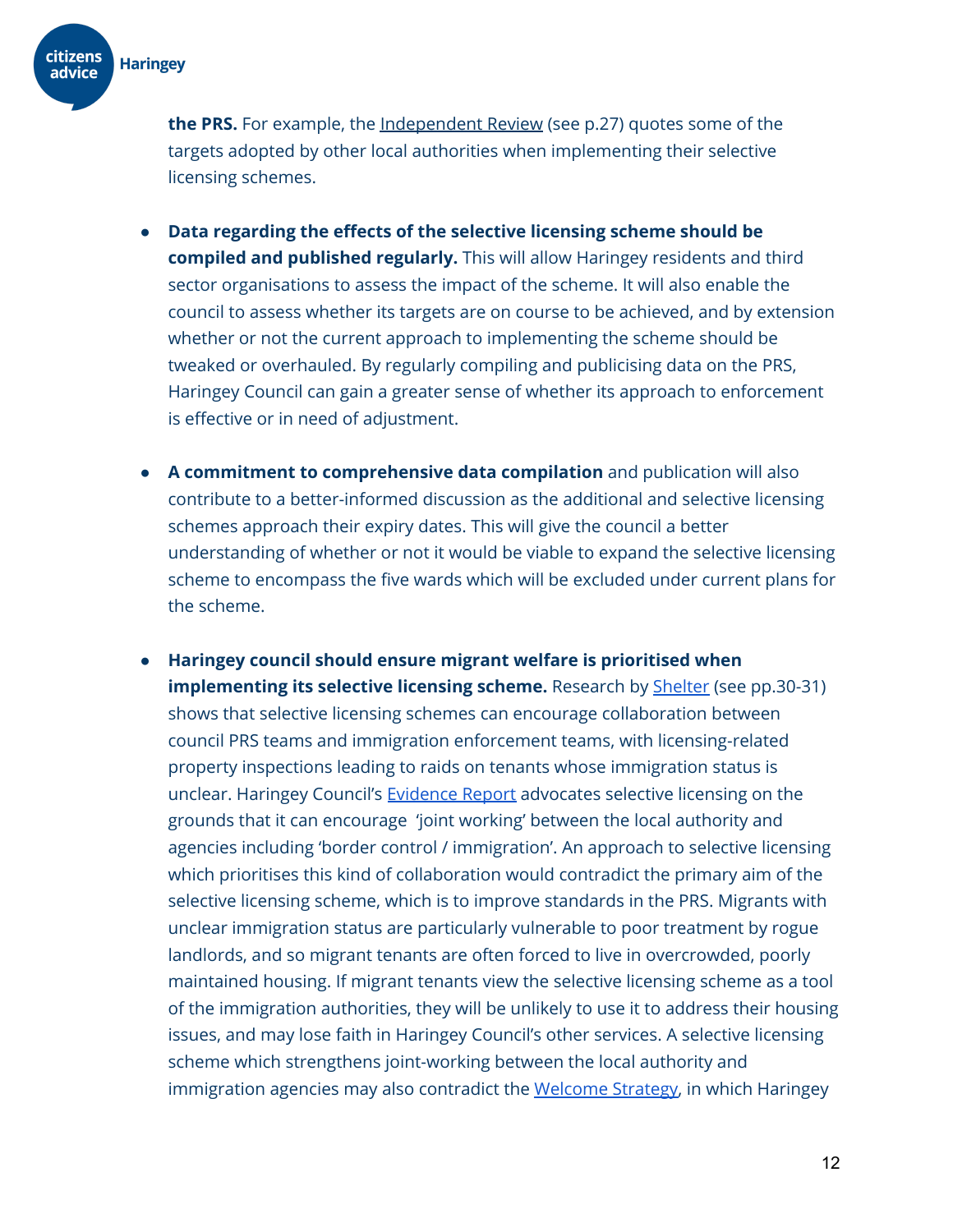**citizens Haringey** advice

> Council pledged to 'enhance [the] safety and security of migrant communities' by improving their housing security and preventing homelessness among migrants.

- **Citizens Advice Haringey welcomes the proposed requirement of MEES** to bring up a properties EPC of Band C by 2028, but should be enforced in a more timely manner.
- We welcome proposals to increase the cost cap of MEES to £10,000. **However, a £15,000 cap would go further in achieving the aims of the regulation**. The government may wish to make sure low or no cost financial support is available to landlords to reduce any risk to housing affordability and availability.
- **Haringey Council could consider aligning action on energy efficiency with commitments for net zero by 2050** to ensure this target is met
- **The Greater London Authority could support local authorities by aggregating data on licensing and enforcement of MEES and HHSRS**. This would provide Haringey Council with a cost analysis of the benefits of enforcement.
- **Haringey Council may choose to commission a relevant third party to enforce non compliance.**
- **The government should provide greater clarity** on the undefined difference between MEES, whereby landlords are exempt based on improvements incurring financial costs, and HHSRS, whereby action can be taken against a landlord for providing inadequate housing.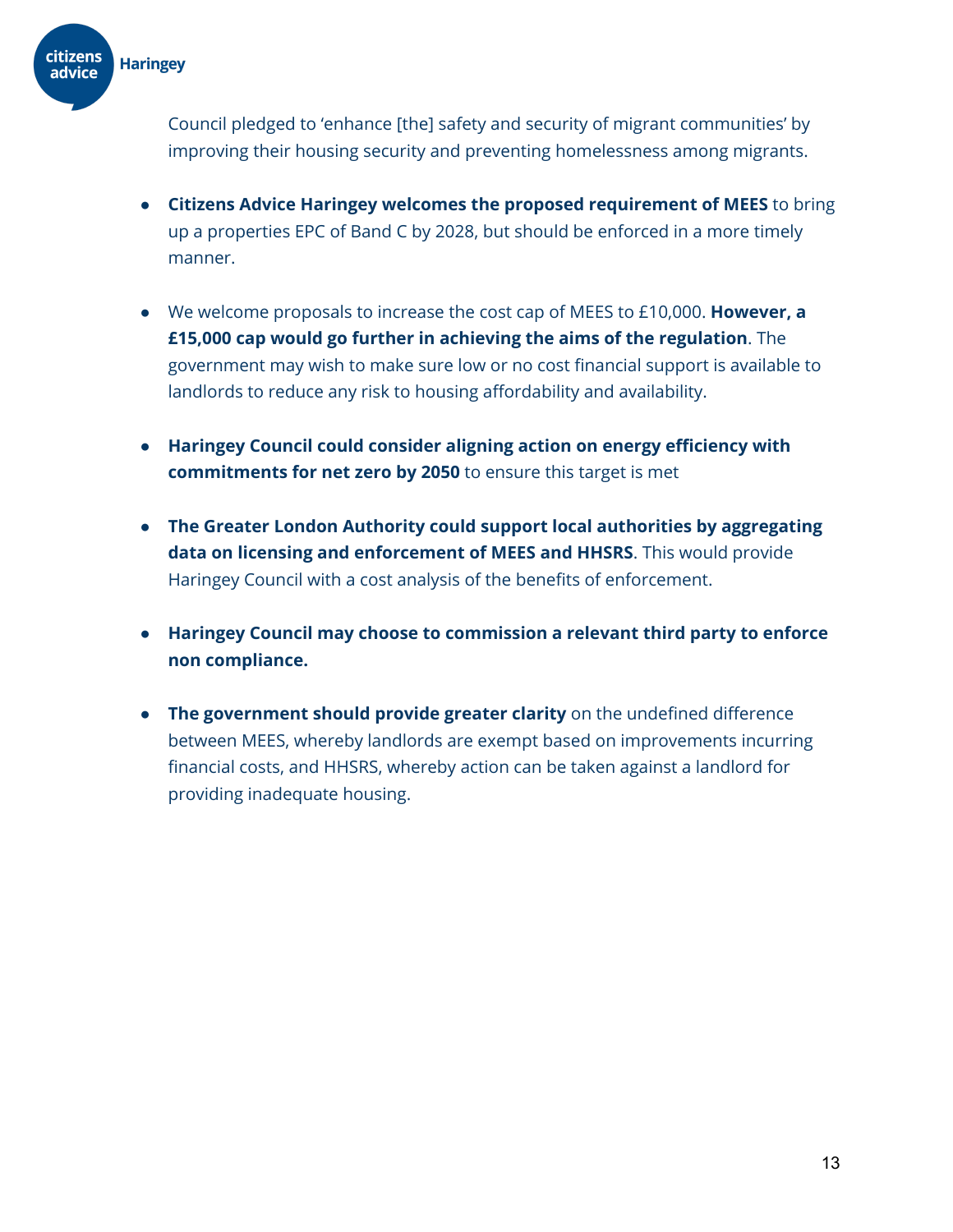#### **Table 2. Number of PRS-related enforcement actions carried out by London local authorities, 2018-19**

| <b>Local authority</b>        | 2019 PRS population<br>(households) | <b>Licensing schemes</b> | <b>Improvement notices</b><br><b>issued</b> | <b>Successful prosecutions</b><br>of landlords or agents<br>for PRS-related offences<br>served by council | <b>Notices of intent</b><br>relating to civil<br>penalties for housing<br>offences imposed by<br>council |
|-------------------------------|-------------------------------------|--------------------------|---------------------------------------------|-----------------------------------------------------------------------------------------------------------|----------------------------------------------------------------------------------------------------------|
| <b>Havering</b>               | 11,864                              | Additional               | 13                                          | $\pmb{0}$                                                                                                 | 132                                                                                                      |
| <b>Bexley</b>                 | 12,069                              | Selective                | 6                                           | $\overline{2}$                                                                                            | $\mathbf 0$                                                                                              |
| Sutton                        | 13,029                              | Mandatory only           | $6\phantom{1}6$                             | $\pmb{0}$                                                                                                 | $\mathbf 0$                                                                                              |
| <b>Barking &amp; Dagenham</b> | 14,357                              | Additional and selective | 77                                          | 12                                                                                                        | 12                                                                                                       |
| Kingston upon Thames          | 15,880                              | Additional               | $\mathbf 0$                                 | $\pmb{0}$                                                                                                 | 9                                                                                                        |
| Richmond upon Thames          | 17,306                              | Mandatory only           | $\overline{7}$                              | $\mathbf{1}$                                                                                              | $\overline{4}$                                                                                           |
| <b>Bromley</b>                | 18,310                              | Mandatory only           | $\overline{7}$                              | $\mathbf 0$                                                                                               | $\mathbf 0$                                                                                              |
| Merton                        | 19,536                              | Mandatory only           | 58                                          | $\mathbf 0$                                                                                               | $\mathbf 0$                                                                                              |
| <b>Harrow</b>                 | 20,036                              | Selective                | 5                                           | $\overline{4}$                                                                                            | Not recorded                                                                                             |
| Hillingdon                    | 21,486                              | Mandatory only           | 31                                          | $\mathbf 0$                                                                                               | $\overline{4}$                                                                                           |
| Greenwich                     | 22,159                              | Additional               | 12                                          | $\overline{0}$                                                                                            | $\overline{7}$                                                                                           |
| Redbridge                     | 24,688                              | Additional and selective | $35*$                                       | $11*$                                                                                                     | $315*$                                                                                                   |
| Hammersmith & Fulham          | 25,047                              | Additional and selective | $\overline{9}$                              | $\pmb{0}$                                                                                                 | $\mathbf 0$                                                                                              |
| Hounslow                      | 25,586                              | Additional               | 6                                           | 3                                                                                                         | $\overline{2}$                                                                                           |
| Kensington & Chelsea          | 27,669                              | Mandatory only           | $\overline{2}$                              | $\mathbf 0$                                                                                               | $\mathbf 0$                                                                                              |
| <b>Waltham Forest</b>         | 28,612                              | Selective                | 19                                          | 13                                                                                                        | 46                                                                                                       |
| Enfield                       | 28,848                              | Mandatory only           | 44                                          | $\mathbf{1}$                                                                                              | $\mathbf 0$                                                                                              |
| Islington                     | 30,444                              | Additional               | 42                                          | $\overline{7}$                                                                                            | 10                                                                                                       |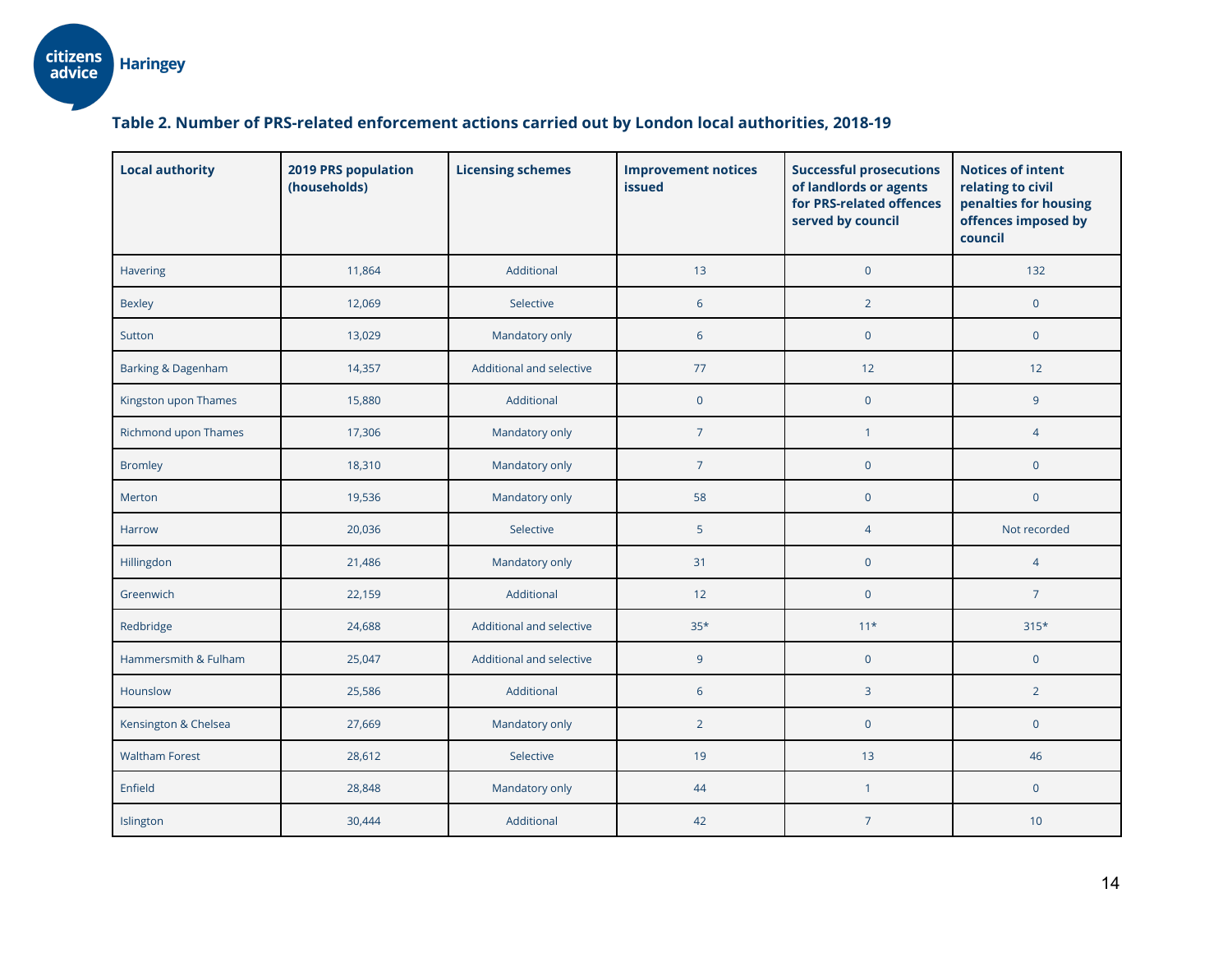| Lewisham              | 31,431 | Additional               | 53             | $\overline{4}$   | $\pmb{0}$           |
|-----------------------|--------|--------------------------|----------------|------------------|---------------------|
| Croydon               | 31,948 | Mandatory only           | 256            | $\overline{0}$   | $\bf 8$             |
| Southwark             | 33,046 | Additional and selective | 35             | $8\phantom{1}$   | $\pmb{0}$           |
| Hackney               | 33,121 | Additional and selective | 17             | $\overline{0}$   | $\pmb{0}$           |
| Ealing                | 34,086 | Additional and selective | 101            | $\overline{4}$   | $\pmb{0}$           |
| <b>Haringey</b>       | 36,025 | Mandatory only T         | 46             | $\boldsymbol{A}$ | $\mathbf 0$         |
| <b>Brent</b>          | 37,166 | Additional and selective | 146            | 31               | 87                  |
| <b>Barnet</b>         | 38,533 | Additional               | $\overline{2}$ | 6                | 13                  |
| Camden                | 38,552 | Additional               | 54             | 60               | 123                 |
| Lambeth               | 38,898 | Mandatory only           | 16             | $\overline{3}$   | $\mathsf{O}\xspace$ |
| Wandsworth            | 42,203 | Mandatory only           | 20             | $\mathbf 0$      | 5                   |
| <b>Tower Hamlets</b>  | 42,560 | Additional and selective | 13             | $5*$             | $3*$                |
| Newham                | 44,607 | Additional and selective | 106            | 46               | 172                 |
| Westminster           | 47,973 | Mandatory only           | 25             | 3                | $\overline{4}$      |
| <b>London Average</b> | 28,346 |                          | 40             | $\overline{7}$   | 31                  |

Source: Enforcement numbers were compiled by [Generation](https://www.generationrent.org/three_quarters_of_tenants_in_unsafe_homes_go_unprotected) Rent, which sent Freedom of Information requests to all local authorities in London. PRS population numbers are from the Office for National [Statistics.](https://www.ons.gov.uk/peoplepopulationandcommunity/housing/datasets/subnationalestimatesofhouseholdsbytenureengland)

\* As 2018-19 data was unavailable, data from 2019-20 has been used

† An additional licensing scheme was introduced in Haringey in May 2019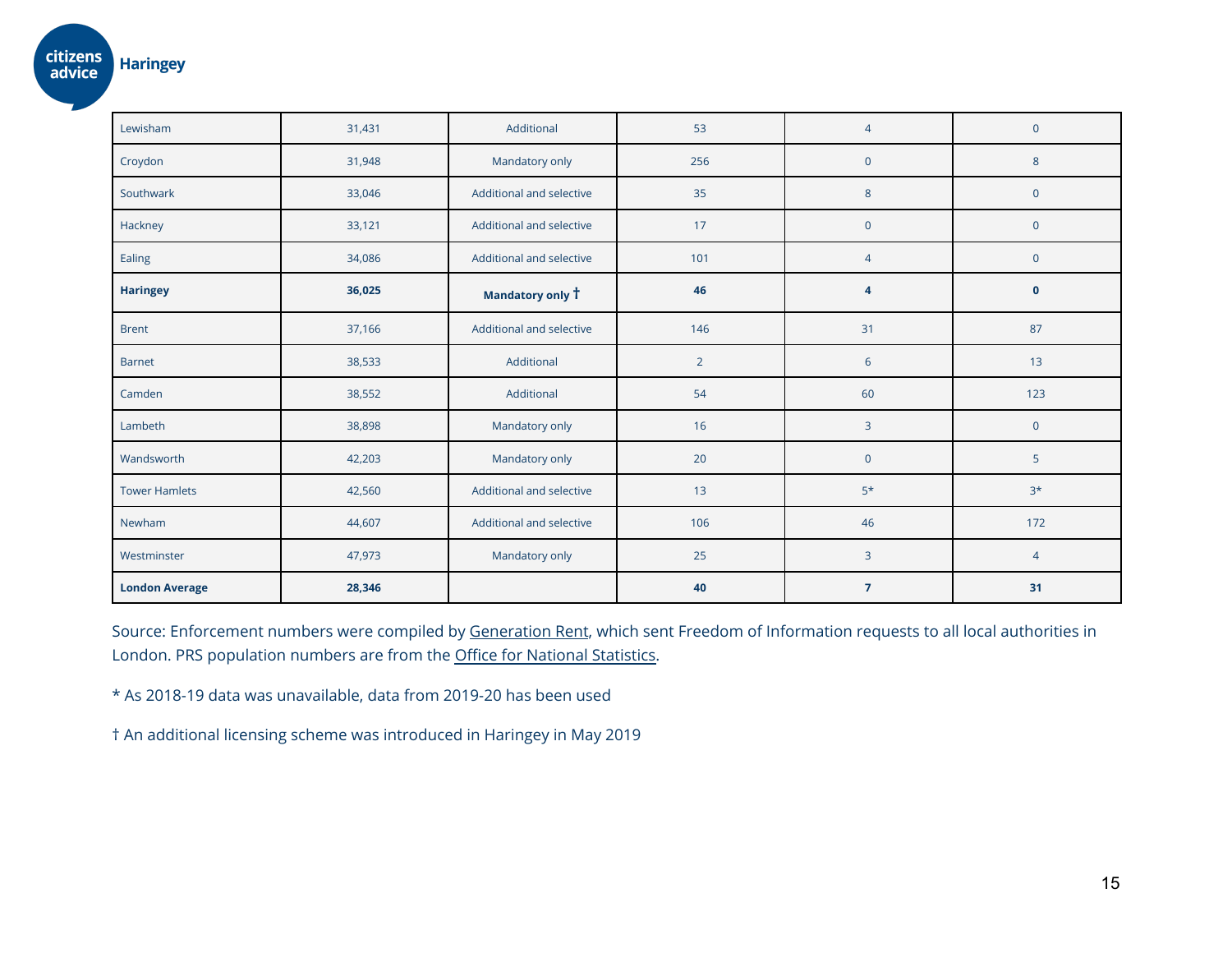

## **Bibliography**

Citizens Advice, *Getting the house in order: How to improve standards in the private rented sector*, June 2019:

[https://www.citizensadvice.org.uk/Global/CitizensAdvice/Housing%20Publications/Getting%](https://www.citizensadvice.org.uk/Global/CitizensAdvice/Housing%20Publications/Getting%20the%20House%20in%20Order.pdf) [20the%20House%20in%20Order.pdf](https://www.citizensadvice.org.uk/Global/CitizensAdvice/Housing%20Publications/Getting%20the%20House%20in%20Order.pdf)

Citizens Advice, *Lockdown debts: Estimating the size of lockdown arrears*, October 2020: [https://www.citizensadvice.org.uk/Global/CitizensAdvice/Debt%20and%20Money%20Public](https://www.citizensadvice.org.uk/Global/CitizensAdvice/Debt%20and%20Money%20Publications/Lockdown%20debts.pdf) [ations/Lockdown%20debts.pdf](https://www.citizensadvice.org.uk/Global/CitizensAdvice/Debt%20and%20Money%20Publications/Lockdown%20debts.pdf)

Generation Rent, *Three quarters of tenants in unsafe homes go unprotected*, April 2021: [https://www.generationrent.org/three\\_quarters\\_of\\_tenants\\_in\\_unsafe\\_homes\\_go\\_unprotec](https://www.generationrent.org/three_quarters_of_tenants_in_unsafe_homes_go_unprotected) [ted](https://www.generationrent.org/three_quarters_of_tenants_in_unsafe_homes_go_unprotected)

Haringey Council, *Proposed Selective Licensing Scheme: Evidence Report for Consultation*, 2021: [https://www.haringey.gov.uk/sites/haringeygovuk/files/evidence\\_report\\_for\\_consultation\\_fi](https://www.haringey.gov.uk/sites/haringeygovuk/files/evidence_report_for_consultation_final.pdf) [nal.pdf](https://www.haringey.gov.uk/sites/haringeygovuk/files/evidence_report_for_consultation_final.pdf)

Haringey Council, *Welcome Strategy, Haringey: A Welcoming Borough for All*, December 2020: [https://www.haringey.gov.uk/sites/haringeygovuk/files/welcome\\_strategy\\_web\\_version.pdf](https://www.haringey.gov.uk/sites/haringeygovuk/files/welcome_strategy_web_version.pdf)

Institute for Fiscal Studies, *English local government funding: trends and challenges in 2019 and beyond*, November 2019:

[https://ifs.org.uk/uploads/English-local-government-funding-trends-and-challenges-in-2019](https://ifs.org.uk/uploads/English-local-government-funding-trends-and-challenges-in-2019-and-beyond-IFS-Report-166.pdf) [-and-beyond-IFS-Report-166.pdf](https://ifs.org.uk/uploads/English-local-government-funding-trends-and-challenges-in-2019-and-beyond-IFS-Report-166.pdf)

Ministry of Housing, Communities and Local Government, *An Independent Review of the Use and Effectiveness of Selective Licensing*, September 2019: [https://assets.publishing.service.gov.uk/government/uploads/system/uploads/attachment\\_](https://assets.publishing.service.gov.uk/government/uploads/system/uploads/attachment_data/file/833217/Selective_Licensing_Review_2019.pdf) [data/file/833217/Selective\\_Licensing\\_Review\\_2019.pdf](https://assets.publishing.service.gov.uk/government/uploads/system/uploads/attachment_data/file/833217/Selective_Licensing_Review_2019.pdf)

Ministry of Housing, Communities and Local Government, *English Housing Survey: Headline Report, 2019-20*, December 2020:

[https://assets.publishing.service.gov.uk/government/uploads/system/uploads/attachment\\_](https://assets.publishing.service.gov.uk/government/uploads/system/uploads/attachment_data/file/945013/2019-20_EHS_Headline_Report.pdf) [data/file/945013/2019-20\\_EHS\\_Headline\\_Report.pdf](https://assets.publishing.service.gov.uk/government/uploads/system/uploads/attachment_data/file/945013/2019-20_EHS_Headline_Report.pdf)